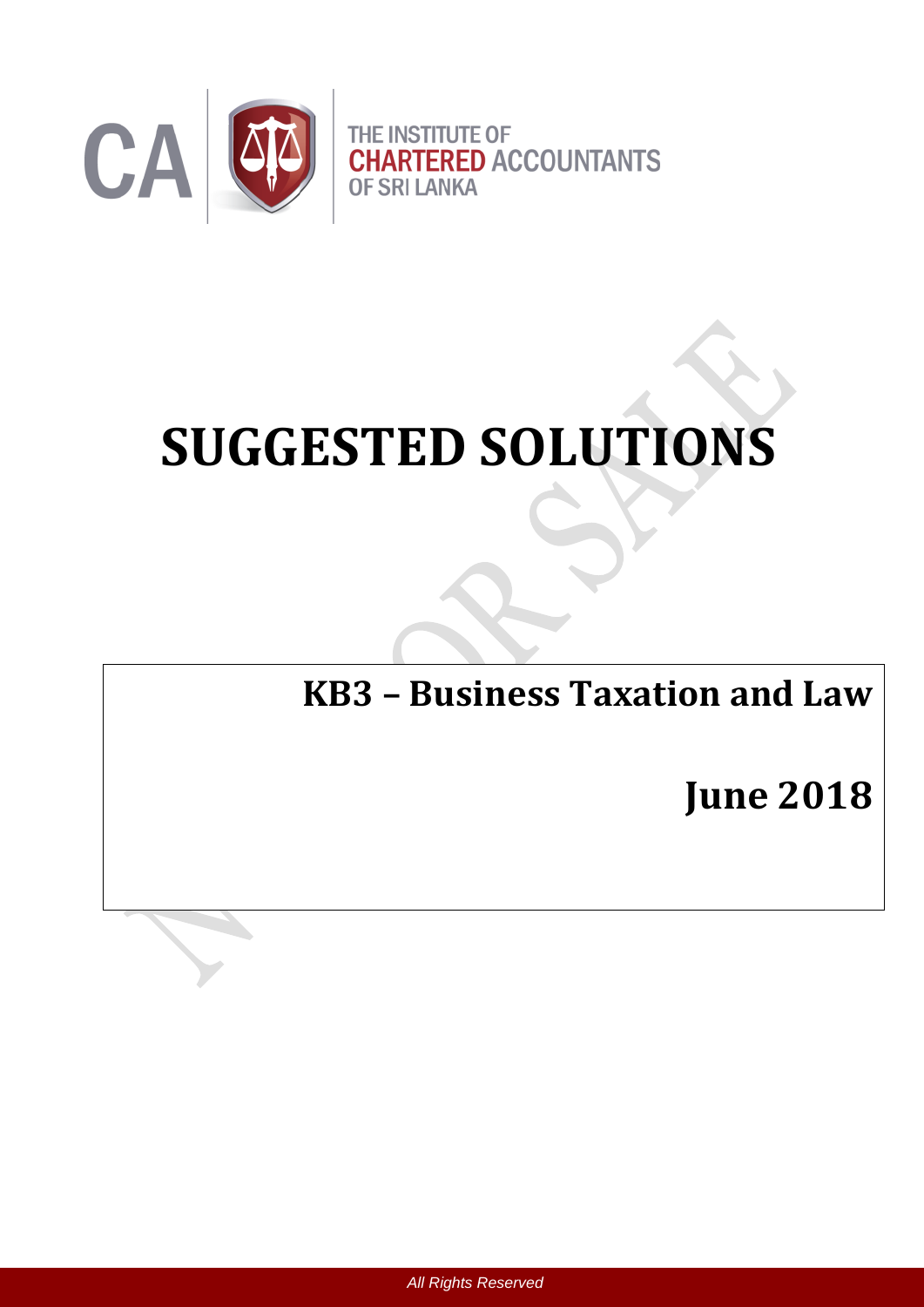# **SECTION 1 BUSINESS LAW**

#### **Answer 01**

#### **Part (a)**

Relevant Learning Outcome/s: 1.3.4 Page 14

The following are instances where the courts have been known to lift the veil of incorporation.

- 1. When the company has been used as a cover for a deliberate wrongdoing. (Gilford Motor Co Ltd V Horne; Hatton National Bank Ltd v Jayawardane & others)
- 2. When the number of members fall below the statutory minimum.
- 3. When the controlling shareholder uses the company as his agent, or when the corporate body is abused for an unlawful or improper purpose.
- 4. To prevent a fraud.
- 5. To determine the place of residence of the company, for the application of specific statutes e.g. tax laws.
- 6. To prevent the deliberate evasion of contractual obligations.
- 7. To promote the interests of national security, or to ensure conformity with public policy.
- 8. To require holding and subsidiary companies to prepare group accounts.
- 9. To prohibit a company from giving financial assistance to another to purchase the shares of that company or of its holding company.

#### **Part (b)**

| Relevant Learning Outcome/s: 4.2.1 |  |
|------------------------------------|--|
| Study text reference – Page 79     |  |

The landmark case mentioned in the question is "Panorama Development Ltd. v Fidelis Furnishing Fabrics Ltd."

This case established the nature of authority given to the company secretary:

• The nature of his authority is apparent or ostensible on behalf of the company

Further, this case established that the company secretary can exercise his authority on behalf of the company, in the following areas,

- He can make representations on behalf of the company, in relation to the day-to-day running of the company's business.
- He can enter into contracts on behalf of the company, in relation to the day-to-day running of the company's business.
- He can sign contracts on behalf the company, in relation to its administrative matters such as employing staff, ordering cars, etc.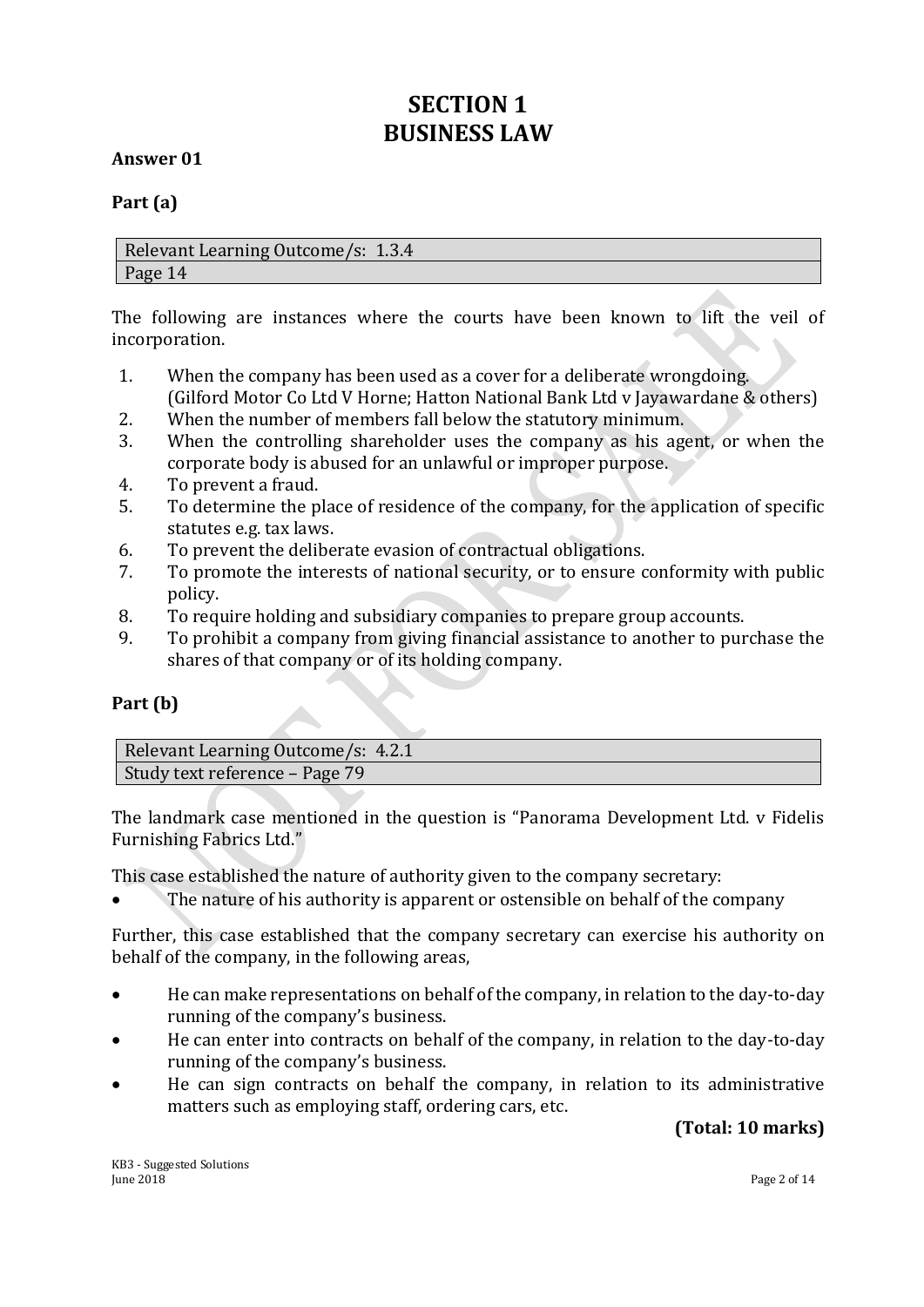(a)

Relevant Learning Outcome/s: 2.2.2 Study text reference – Page 28, 32

The proposed name of Amal and Kamal's company is "The Golden Oldies (Private) Limited." The existing name of the company is "Golden Oldies Company Limited".

Section 7(1)(a) of the Companies Act states that "a company shall not be registered by a name which is identical with the name of any other company".

Further section 7(3) states that in determining whether the two names are identical the word **"the"** where it is the 1st word in the name, will be disregarded.

Section 7(3) also states that when the words "**company limited**" appears at the end of the name, they too will be disregarded.

Section 7(3) also states that when the words "**(private) limited**" appear at the end of the name, they too will be disregarded.

Therefore, when the provisions of section 7(3) are applied to the two names in question, for comparison purposes, both names will read as, "Golden Oldies".

Therefore, [as per sections 7(1) and 7(3)], the proposed name cannot be registered as it is identical to the name of an already existing company.

(b)

Relevant Learning Outcome/s: 2.4.1 Study text reference – Page 28,32

The Object Clause is a clause in the Articles of association of a company, which spells out the objectives or purposes for which the company has been formed; or the businesses that can be engaged in by the company.

Under the former Companies Act (No. 17 of 1982), it was compulsory for a company to have an Object Clause. But Section 13 of the new Companies Act (No. 7 of 2007), gives the freedom for a company to either include or not include the Object Clause in its Articles.

Therefore, Amal and Kamal can dispense of the Object clause from the articles of association of the proposed company.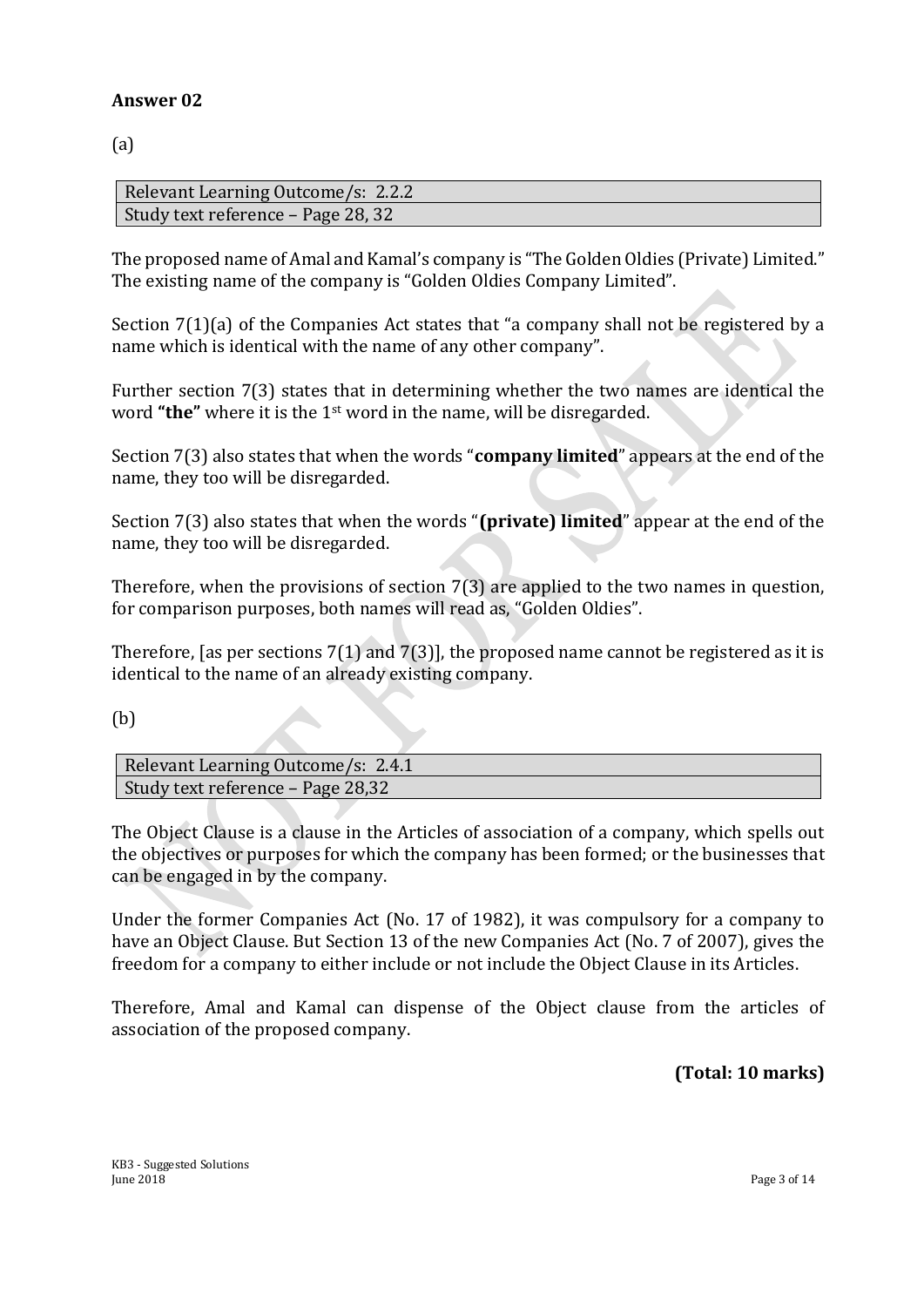| Relevant Learning Outcome/s: 3.2.2 |
|------------------------------------|
| Study text reference - Page 52     |

#### (a)

Dividends are treated as a distribution under section 56 of the Companies Act. In order to make a distribution or in other words, for a company to declare a dividend, the company must pass the solvency test.

To pass the solvency test in terms of section 57 the Companies Act, it should be established that the company is able to pay its debts as they become due in the normal course of business; **and** that the value of the company's assets is greater than the aggregate value of its liabilities and its stated capital.

Applying the assumption given in the question, and the data given in the latest available financial statements of the company to the solvency test formula, the following can be observed;

- The 1st condition of being able to pay its debts as they become due in the normal course of business" has been fulfilled by the company, as per the assumption given in the question itself.
- To determine whether the company has passed the  $2<sup>nd</sup>$  condition the following calculation is considered:
	- Total Assets = Rs. 80 million
	- Total liabilities + stated capital = Rs. 220 million
	- Therefore; Total Assets are less than the Total liabilities and stated capital.
	- Therefore the 2<sup>nd</sup> condition has NOT been fulfilled by the company.
- As a result, the company will not pass the Solvency Test.
	- *identifying the solvency test formula,*
	- *applying the given financial data to this formula, and*
	- *arriving at the conclusion that the company will not pass the solvency test*

Therefore, the statement made by Martin, that **"based on the latest financial statements of the company, it is not advisable for the company to declare this dividend",** is correct.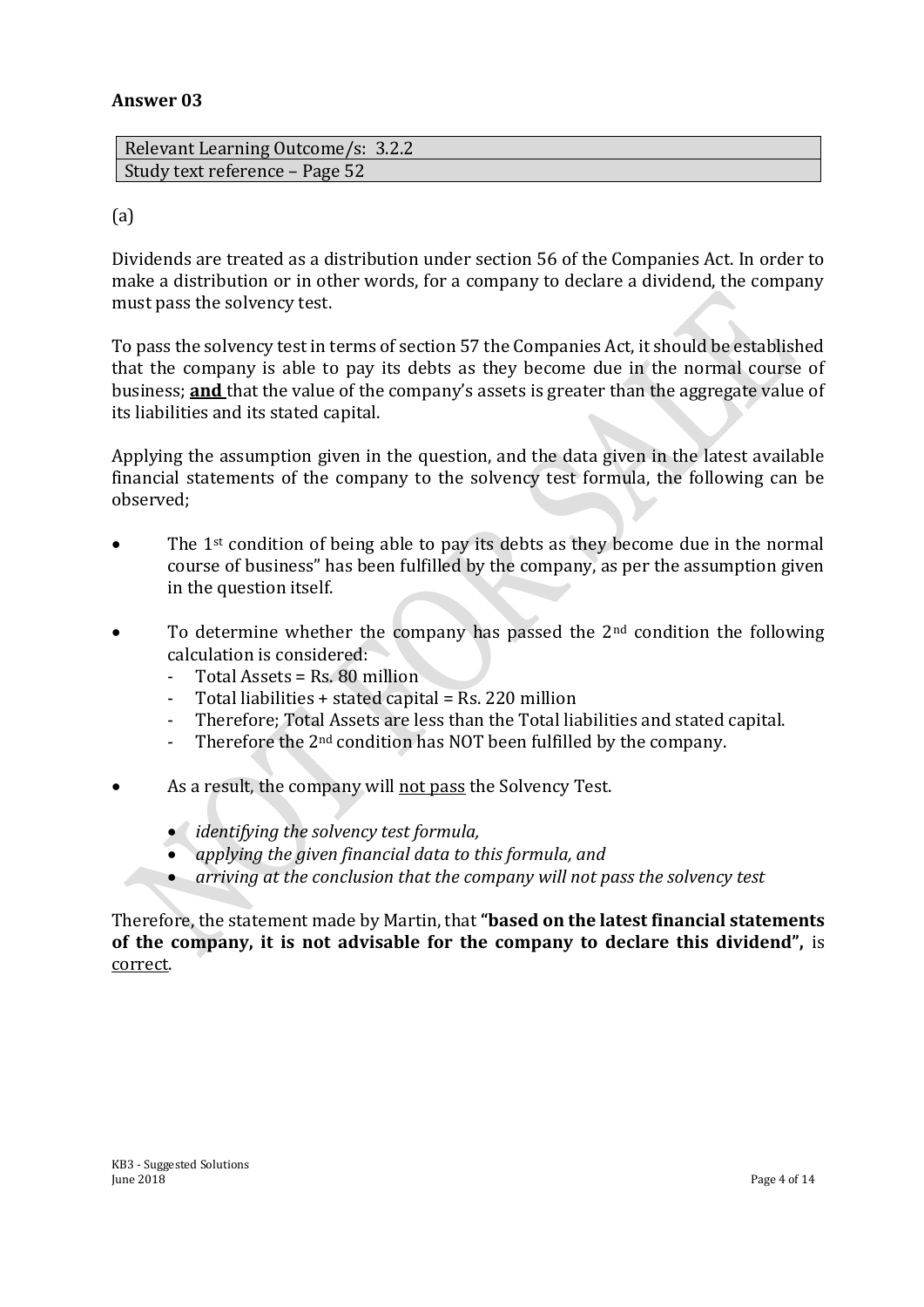Relevant Learning Outcome/s: 3.4.1 Study text reference – Page 46/56

#### Part (i)

Equity capital refers to the capital raised through the sale of shares in a company. These funds amount to the ownership of the company.

Debt capital refers to the capital raised primarily in the form of money, which must be paid back by the company over a period of time together with interest at an agreed rate.

Part (ii)

Advantages of Debt Capital over Equity Capital

- Raising Debt Capital can be faster than raising Equity Capital, as the proposed company is an asset intensive one.
- As the proposed company is an asset intensive one, raising Debt Capital will be a cheaper option than raising Equity Capital, since the company will be able to secure their loans with assets, which in turn makes the company a low credit risk one from the financing institutions' point of view.
- As the lender does not get ownership interest in the company, (but only a security hold over the assets which may be mortgaged), the owner is allowed to remain in the driver's seat without having to be answerable to the investors.

#### **(Total: 10 marks)**

#### **Answer 04**

| Relevant Learning Outcome/s: 5.3.1 |
|------------------------------------|
| Study text reference - Page 99     |

(a)

 Proposal no. (i) of UPL is in accordance with Section 113(3) of the Companies Act. [As per Section 113(3), a company can have its registered office at the office of a chartered accountant, provided it is so mentioned in the register];

[In order to change its registered address to that of its chartered accountant, the company must  $1<sup>st</sup>$  pass a board resolution authorising this change and submit the prescribed form (Form 3) to the Registrar of Companies at least 5 working days prior to the effective date of the change.].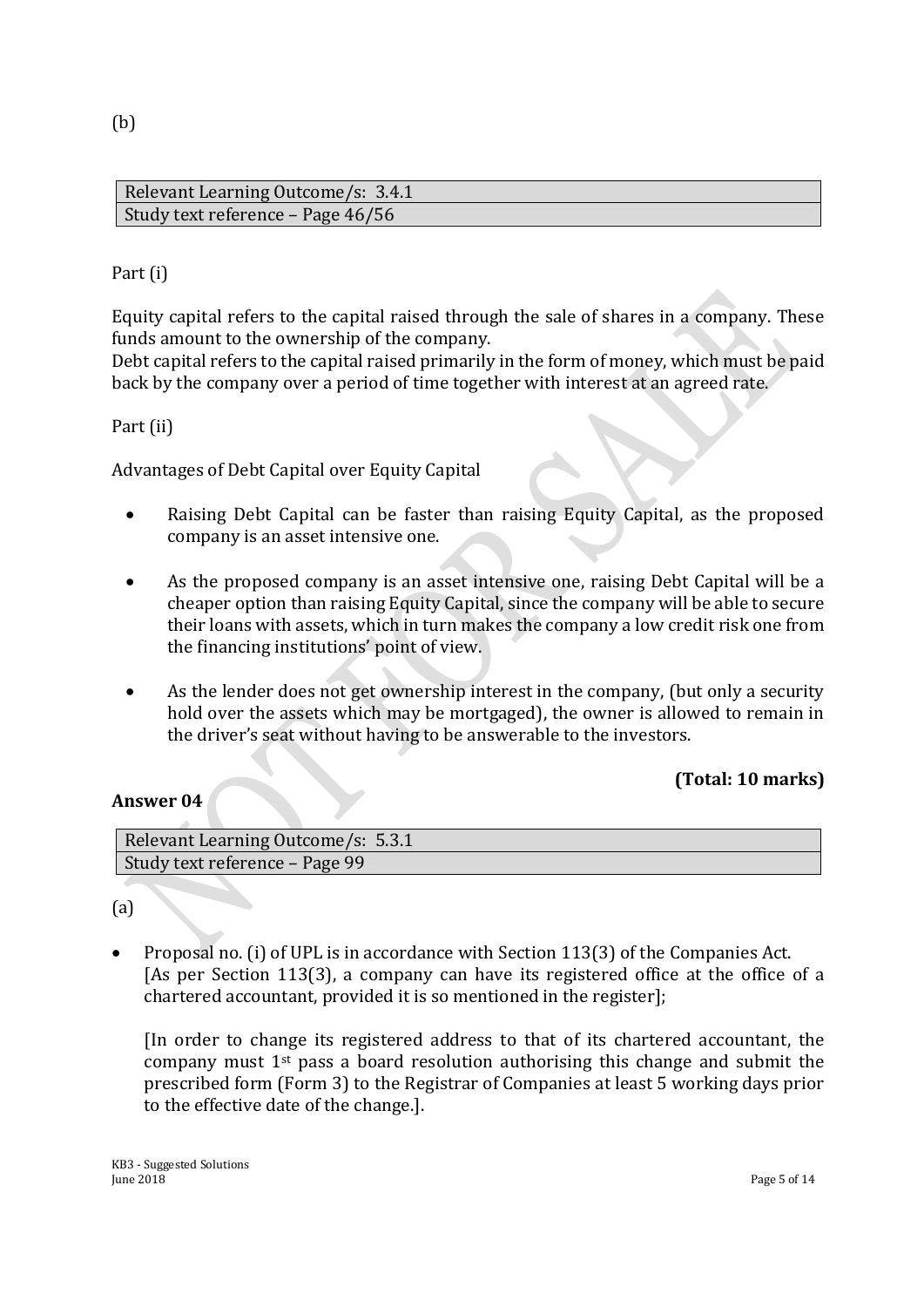- Proposal no. (ii) is not in accordance with section 116(1) and 116(3a). [If a company intends to keep its certificate of incorporation at a location other than at its registered address, it should give prior notice of such intention to the Registrar. Therefore, as the company has not given such notice to the registrar, the proposal is not in accordance with the provisions of the Act.]
- Proposal no. (iii) is not in accordance with section 116(1)(h). [A company must keep at its registered office its completed financial statements for the last 10 years. As it is proposed to keep only the statements for the last 5 years, this proposal is not in accordance with the provisions of the Act.]
- Proposal no. (iv) is not in accordance with section  $116(1)(b)$ . [Section 116(1)(b) says that a company must keep minutes of its shareholders' meetings for the last 10 years at its registered office. But as only the last 7 years minutes are proposed to be so kept, this proposal is not in accordance with the provisions of the Act.]
- Proposal no. (v) is in accordance with section  $116(1)(d)$  of the Act.

(b)

Relevant Learning Outcome/s: 6.1.1 Study text reference – Page 117 & sections 319 & 270(e) of the Act

FPL is solvent (able to pay its debts) and the directors are in a position to give a declaration of solvency in this regard.

This rules out a winding up by court and a creditor's voluntary winding up, as for both these methods, the company should be in a position where it is unable to pay its debts. This leaves the company with the option of going for a shareholders' voluntary winding up.

Further, the company's Articles of Association have fixed a time period of 10 years for the company to be in existence, and this time period has lapsed. This too is a ground available for a shareholders' voluntary winding up.

Therefore, considering the above, it is seen that the best suited option of winding up for the company is a shareholders' voluntary winding up.

*(sections 319 & 270(e) of the Act)*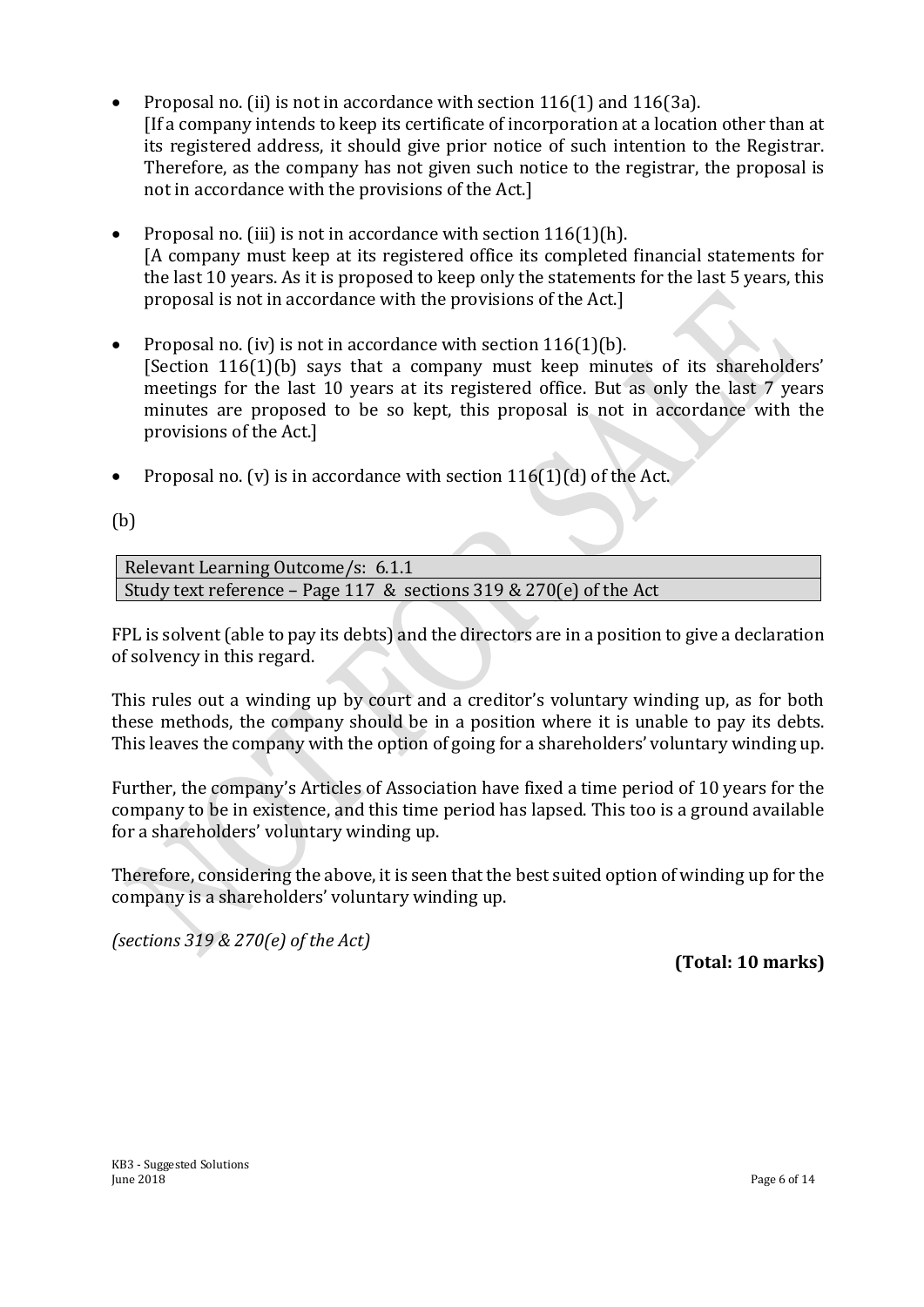| Relevant Learning Outcome/s: 7.1.4  |  |
|-------------------------------------|--|
| Study text reference – Page 145/147 |  |

(a)

- (i) "Insider trading" means the unfair trading in securities by an "insider" (as per the Act) who has non-public information which gives him an unfair advantage over other traders who are not privy to such information.
- (ii) The following are persons who are "connected with a company":
	- 1. A director of that company or a related company;
	- 2. One who occupies a position as an officer or employee of that company or a related company or a position involving a professional or business relationship between himself and the first company or a related company;
	- 3. One who has access to information in relation to listed securities, which he knows, is unpublished price sensitive information and which is reasonable to expect him not to disclose except in the course of performing his duties.

(b)

Relevant Learning Outcome/s: 8.2.1 Study text reference – Page 159

Some of the key features of conciliation are as follows:

- Conciliation is a dispute resolution method outside the court system.
- The parties to the dispute will nominate a neutral third party called a conciliator, to assist the disputing parties to arrive at a settlement.
- Conciliation is consensual.
- It uses a non-binding adjudication process which does not involve a court of law.
- It takes the form of a "round table discussion" between the disputing parties and the conciliator, as the conciliator actively participates in the discussion with the disputing parties.
- The resolute of the dispute and the adherence to this resolution, is entirely in the hands of the disputing parties.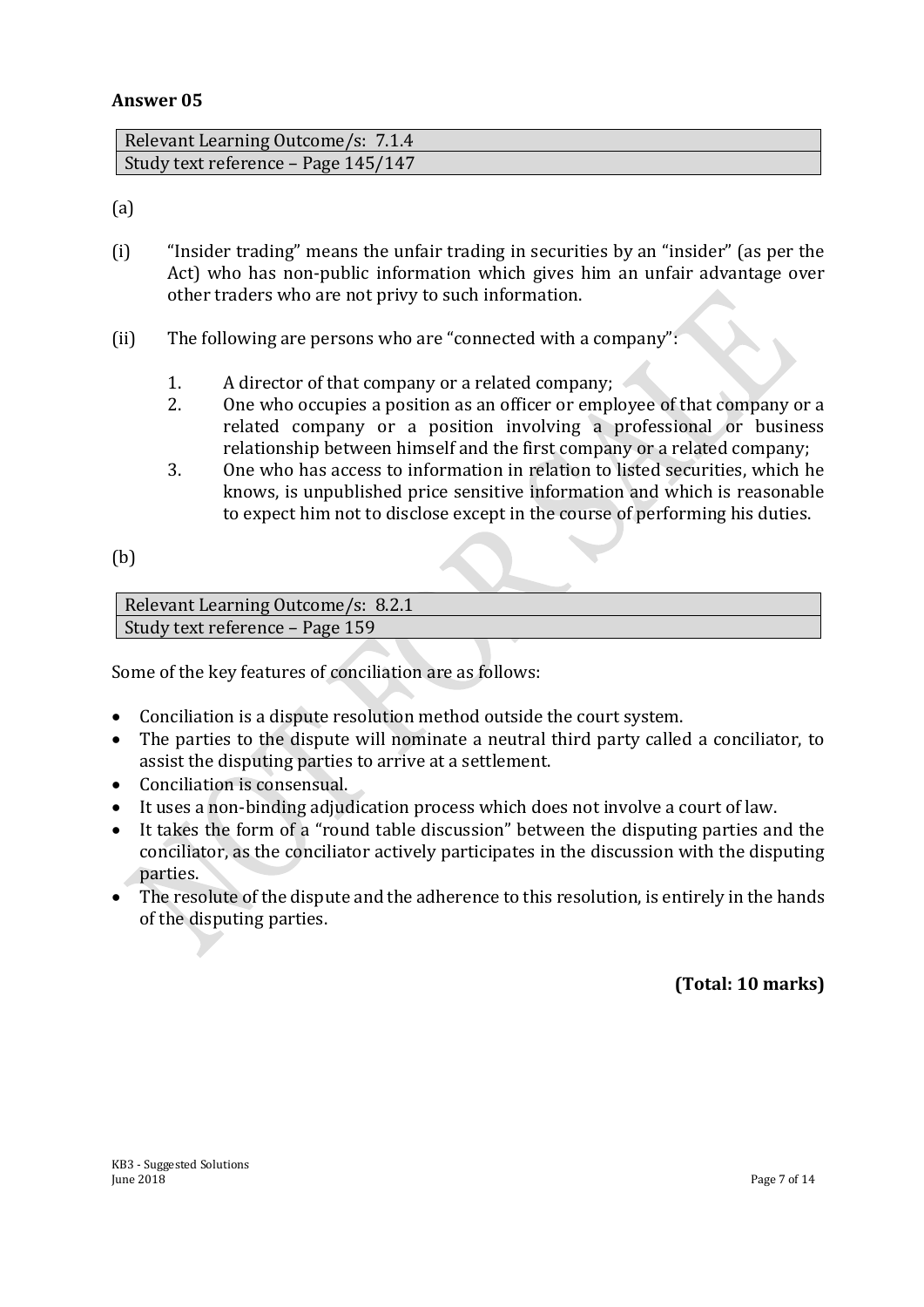# **SECTION 2 BUSINESS TAXATION**

#### **Answer 06**

Relevant Learning Outcome/s: 1.2/1.3/2.1.2 Study Text reference: Chapter 02

|                                                     |            | Rs.              |
|-----------------------------------------------------|------------|------------------|
| Taxable profit from trade or business (Note 1)      |            | 61,356,000       |
| Add: Other sources of income:                       |            |                  |
| Interest income - FCBU                              |            | Exempt           |
| Interest income - Fixed deposits (540,000/90 x 100) |            | 600,000          |
| <b>Total Statutory Income</b>                       |            | 61,956,000       |
| Less: Deductions under Section 32                   |            |                  |
| <b>Assessable Income</b>                            |            | 61,956,000       |
| Less: Allowance for Qualifying Payments             |            |                  |
| Donation made to Municipal Council                  |            | (850,000)        |
| <b>Taxable Income</b>                               |            | 61,106,000       |
| Tax on taxable income at 10%                        |            | 6,110,600        |
| Tax on dividend distributed                         |            |                  |
| <b>Gross Dividend</b>                               | 20,000,000 |                  |
| less: Dividend to Unit trusts                       | (400,000)  |                  |
| Dividend to "Api wenuwen Api Fund"                  | (100,000)  |                  |
|                                                     | 19,500,000 |                  |
| Tax on Dividends @ 10%                              |            | <u>1,950,000</u> |
|                                                     |            | 8,060,600        |
| Tax on Distributable Profit                         |            |                  |
| 10% of Distributable Profit for Y/A 2016/17         | 7,523,580  |                  |
| No dividend declared on or before 30.09.2017        |            |                  |
| 1/3 of Distributable Profit                         | 25,078,600 |                  |
| Less-Dividend distributed o or before 30.09.2017    |            |                  |
|                                                     | 25,078,600 |                  |
| Tax on Distributable Profit at 15%                  |            | 3,761,790        |
| <b>Total Tax Liability</b>                          |            | 11,822,390       |
| <b>Less: Tax Credits:</b>                           |            |                  |
| Withholding tax on interest income                  |            | (60,000)         |
| Tax on dividend paid                                |            | (1,950,000)      |
| Self-assessment payments                            |            | (5,000,000)      |
| <b>Balance Tax payable</b>                          |            | 4,812,390        |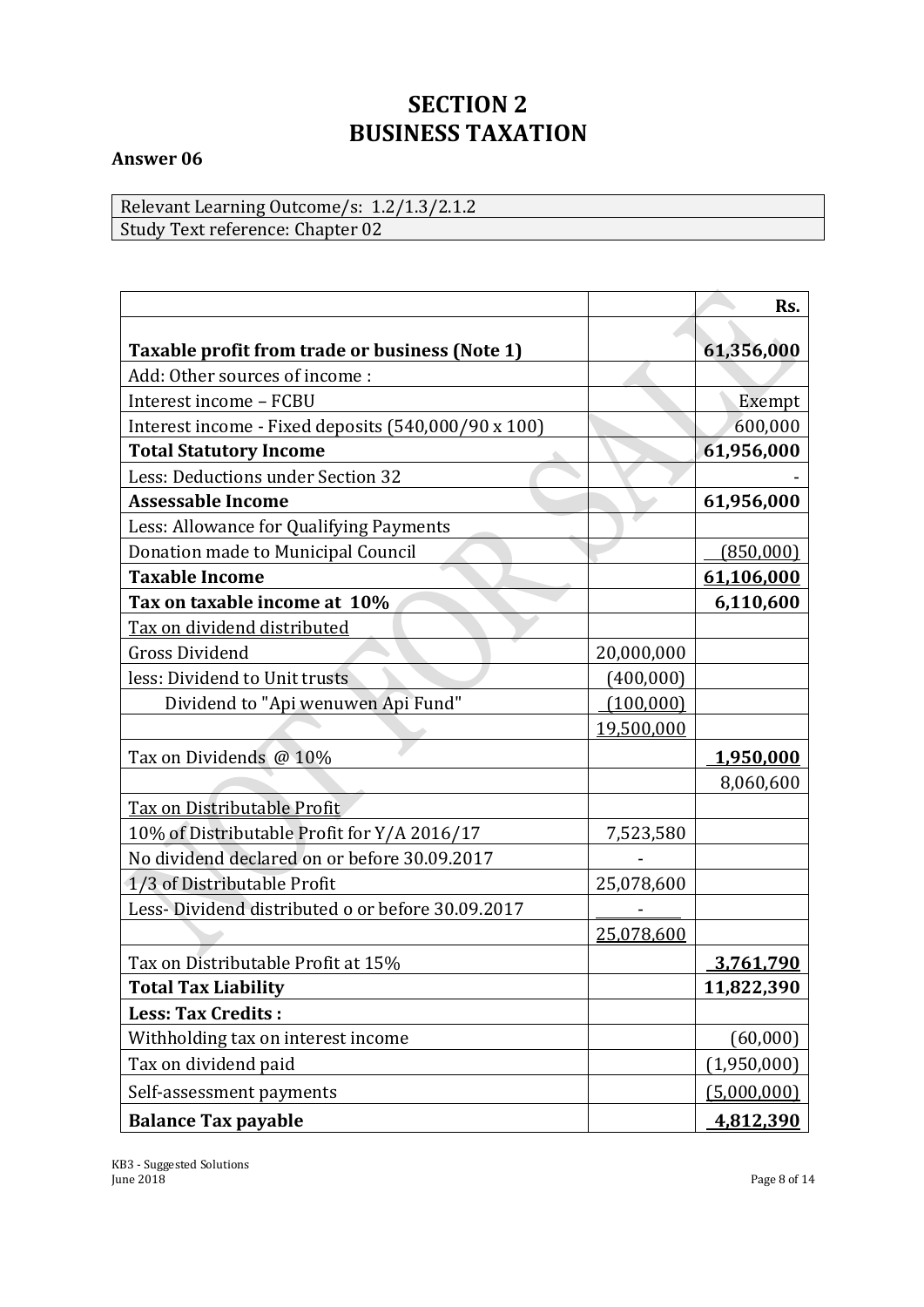# **NOTE - 01 - ADJUSTED BUSINESS PROFIT/ LOSS CALCULATION**

|                                                        |           | +           |            |
|--------------------------------------------------------|-----------|-------------|------------|
| <b>Profit Before Taxation</b>                          |           | 102,645,000 |            |
| Less: Other Sources of Income:                         |           |             |            |
| Interest income - FCBU                                 |           |             | 1,345,000  |
| Interest income - Fixed Deposit                        |           |             | 540,000    |
|                                                        |           |             |            |
| Add/less                                               |           |             |            |
| Listing expenses                                       |           | 1,750,000   |            |
| 1% of the value of the Initial Public Offer            |           |             | 1,500,000  |
|                                                        |           |             |            |
|                                                        |           |             |            |
| Training expenses - 300% allowed                       |           |             | 4,800,000  |
| Rent on residence                                      | 800,000   |             |            |
| Benefit for PAYE - since employment income >           |           |             |            |
| Rs. 1,800,000                                          | (180,000) |             |            |
|                                                        | 620,000   |             |            |
| Disallowed 75%, since remuneration >                   |           |             |            |
| Rs. 600,000 per annum                                  |           | 465,000     |            |
| <b>Book depreciation</b>                               |           | 24,435,000  |            |
| Donation                                               |           | 850,000     |            |
| Subscription to club                                   |           | 500,000     |            |
| Subscription to professional body - allowable          |           |             |            |
| Accounting Profit from disposal of generator           |           |             | 220,000    |
| <b>Taxable loss on disposal of Generator</b>           |           |             |            |
| Sales proceeds - (cost of acquisition -                |           |             |            |
| Depreciation allowance granted)                        |           |             |            |
| $= 1,500,000 - (4,800,000 - 3,200,000)$                |           |             |            |
| $= 1,500,000 - 1,600,000$                              |           |             | 100,000    |
| Loss cannot be adjusted to the cost of replaced asset. |           |             |            |
|                                                        |           |             |            |
| <b>Depreciation allowances</b>                         |           |             |            |
| Data Processors (energy efficient)-25,000,000 x        |           |             |            |
| 50%                                                    |           |             | 12,500,000 |
| Generator -5,400,000x33 1/3%                           |           |             | 1,800,000  |
| Car - not entitled for depreciation allowances         |           |             |            |
| Amortisation of patent                                 |           | 620,000     |            |
| Cost of Patent-100% allowed                            |           |             | 6,200,000  |
|                                                        |           | 131,265,000 | 29,005,000 |
| <b>Adjusted profit from trade or business</b>          |           | 102,260,000 |            |
| Exempt profit -102,260,000/788,600,000 x 315,440,000   |           | 40,904,000  |            |
| (Under section 13 (ddd)                                |           |             |            |
| <b>Taxable profit from business</b>                    |           | 61,356,000  |            |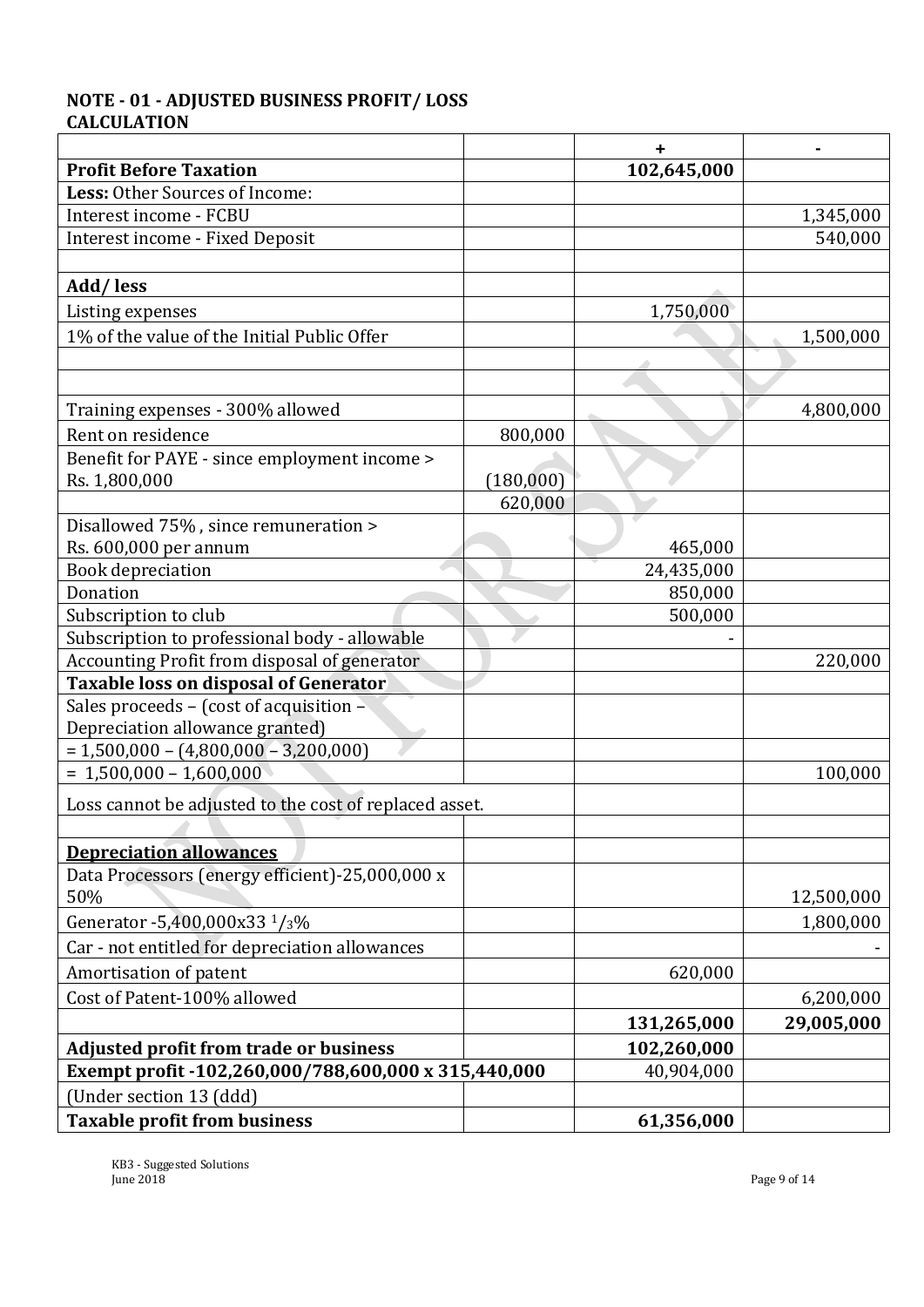Relevant Learning Outcome/s: 3.2.3/4.2/5.1.1/5.1.2/5.1.5 Study Text reference: Pages 187/184/170/176/164

## (i)

Computation of the Tax Liability of the Club - (KHC)

|                              |                                                            | Rs.       | Rs.       |
|------------------------------|------------------------------------------------------------|-----------|-----------|
|                              | Gross receipts on revenue account (including entrance fees |           |           |
| and subscriptions)           |                                                            |           | 8,213,450 |
| <b>Receipts from members</b> |                                                            |           |           |
| <b>Entrance Fees</b>         |                                                            | 2,169,700 |           |
| Subscriptions                |                                                            | 1,921,500 |           |
| <b>Conducting Class</b>      | $-2,270,250 \times 20\%$                                   | 454,050   |           |
| Food & Beverage Sale         | $-980,000 \times 30\%$                                     | 294,000   |           |
| Interest income from loan    |                                                            | 872,000   | 5,711,250 |
|                              |                                                            |           | 69.54%    |

Since less than three-fourths of its gross receipts are received from members, club is deemed to carry on a business. In such a situation, the whole of the income arising from transactions both with members and others (including entrance fees and subscriptions) shall be deemed to be receipts from a business, and club is liable to income tax for both business profits and other income.

## **Kandy Health Club Income Tax computation for the Year of Assessment 2017/18**

|                                                  | Rs.       |
|--------------------------------------------------|-----------|
| Adjusted profit from trade or business (Note 01) | 2,518,195 |
| Add: other sources income - Interest             | 872,000   |
| <b>Total Statutory Income</b>                    | 3,390,195 |
| Less: Deductions under section 32                |           |
| Lower of brought forward loss<br>$-925,000$      |           |
| and 35 % TSI-(35% of 3,390,195)<br>1,186,568     |           |
| Loss Claimed for the year                        | (925,000) |
| <b>Assessable Income</b>                         | 2,465,195 |
| Less: Allowance for Qualifying Payments          |           |
| <b>Taxable Income</b>                            | 2,465,195 |
| Tax Liability @ 10%                              | 246,520   |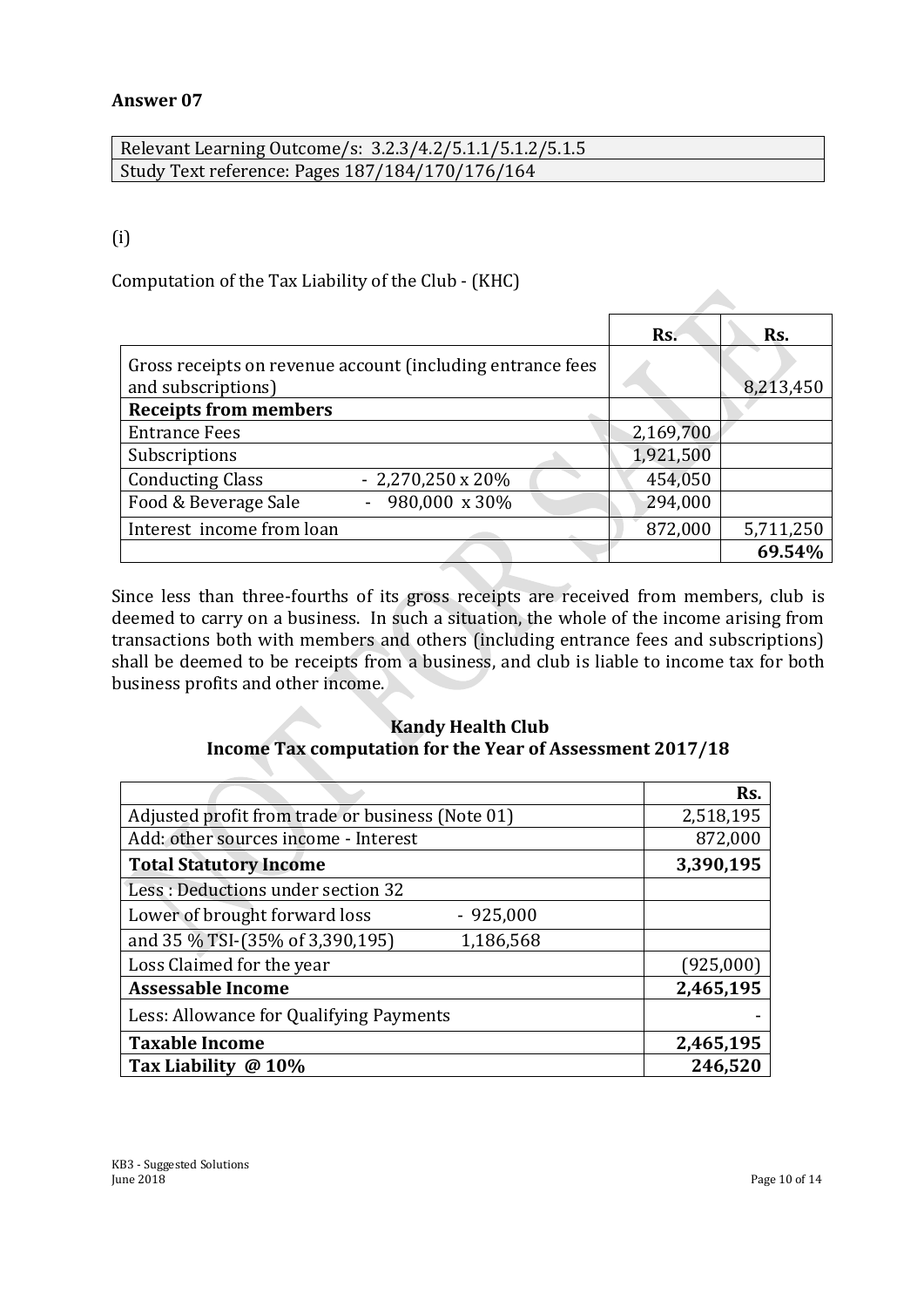## **NOTE - 01 - ADJUSTED BUSINESS PROFIT/ LOSS CALCULATION**

|                                                                        | Rs.       | Rs.       |
|------------------------------------------------------------------------|-----------|-----------|
|                                                                        | ٠         |           |
| <b>Excess of income over expenditure</b>                               | 2,301,195 |           |
| Less: Other Sources of Income - Interest from Loans given              |           | 872,000   |
| <b>Add: Disallowable Expenditure</b>                                   |           |           |
| Accounting depreciation - disallowed                                   | 495,000   |           |
| Expense relating to the annual get together - disallowed: not incurred | 750,000   |           |
| for the production of income                                           |           |           |
| Less: Allowable Expenditure                                            |           |           |
| Sale proceed of asset exchange<br>700,000                              |           |           |
| TWV (Cost - Depreciation allowance claimed)                            |           |           |
| $(1,200,000 - 1,200,000 \times 20\% 3)$<br>480,000                     |           |           |
| Taxable profit<br>220,000                                              |           |           |
| Exchange of old van with new van will be a qualifying replacement      |           |           |
| Depreciation allowance - (Cost - Tax profit) x 20%                     |           |           |
| $(1,000,000 - 220000)$ x 20%                                           |           | 156,000   |
| Cars and Three wheeler used for travelling - no depreciation           |           |           |
| allowance                                                              |           |           |
|                                                                        | 3,546,195 | 1,028,000 |
| <b>Statutory Income From Trade or Business</b>                         | 2,518,195 |           |

- (ii) Return of income should be furnished by KHC on or before 30th of November 2018. Failure to furnish a return within the prescribed time will render a penalty not exceeding Rs. 50,000
- (iii) As per the provisions of the VAT Act, a registered person may make an application to cancel the registration:
	- (a) at any time after the lapse of a period of 12 months following date of registration . **and**
	- (b) the value of taxable supply during any taxable period does not exceed the limits required for the registration.

Accordingly, KHC is in a position to cancel the VAT registration when it proves to the CGIR that the value of taxable supply does not exceed the limits required for the registration. As the taxable supplies of the KHC including the food and beverage department sales is less than Rs. 12 million per annum, they are in a position to cancel the VAT registration.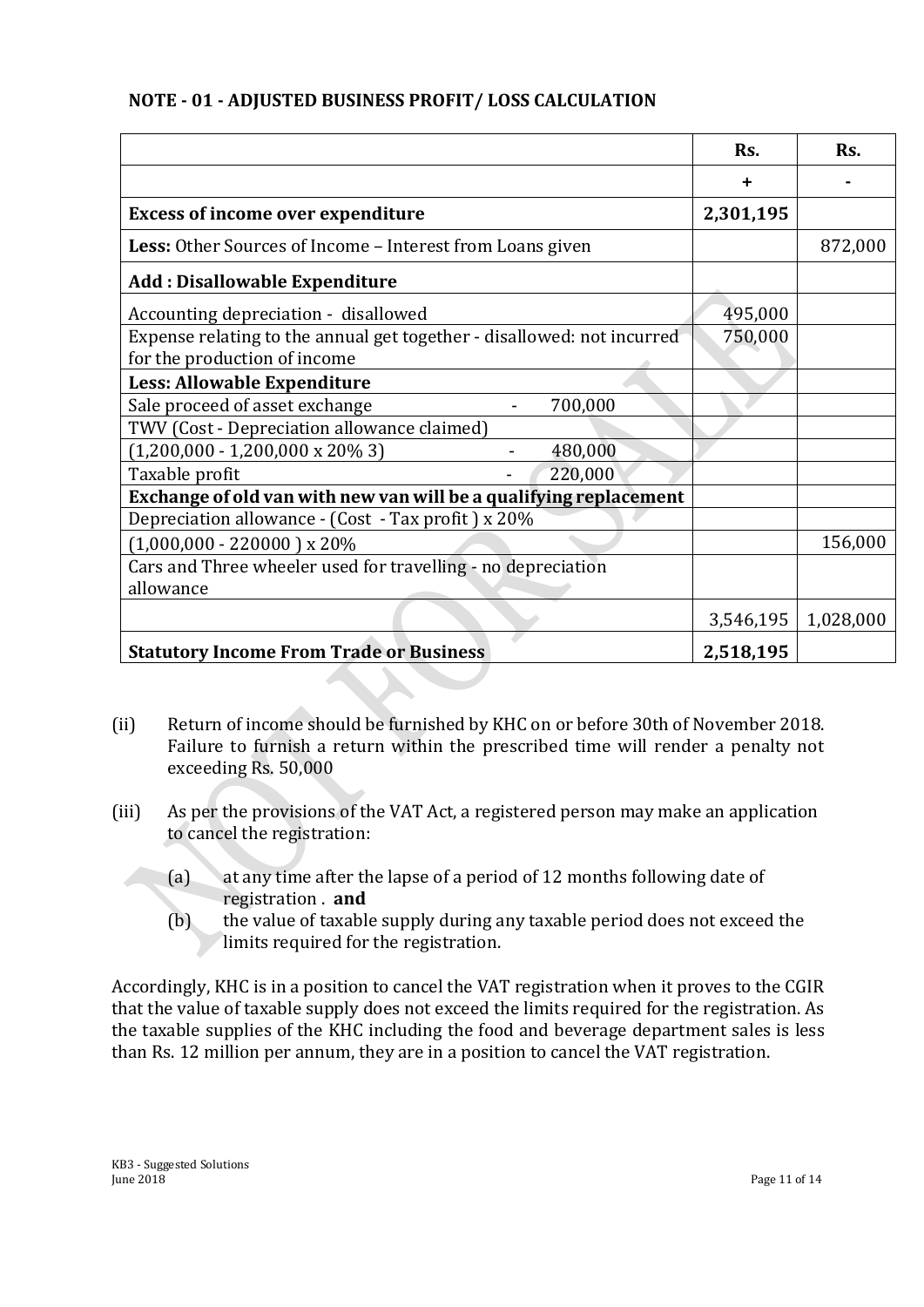# **VAT implications upon the cancellation**

Any goods or services forming part of the assets of a taxable activity shall be deemed to be supplied by that person in the course of taxable activity at a time immediately prior to the date of cancellation.

Accordingly, the Department of Inland Revenue is in a position to inform KHC to pay VAT on Rs. 2 Million worth of capital assets considering it as deemed supply if those assets are liable for VAT purposes.

| b) (i)                                                       |           |               |                 |           |               |
|--------------------------------------------------------------|-----------|---------------|-----------------|-----------|---------------|
| <b>Output Tax</b>                                            |           |               | Rs.             |           | Rs.           |
| Zero rated Supplies - Exports                                |           |               | 12,875,000      | 0%        |               |
| Suspended Supplies - Sales to<br>exporters                   |           |               | 21,257,000      | 15%       | 3,188,550     |
| <b>Taxable Supplies - Local Sales</b>                        |           |               | 41,720,000      | 15%       | 6,258,000     |
|                                                              |           |               | 75,852,000      |           | 9,446,550     |
| <b>Input Tax</b>                                             |           |               |                 |           |               |
| On import of raw materials                                   |           |               |                 |           | 2,900,000     |
| On local purchases                                           |           |               |                 |           | 350,000       |
| On machinery purchased                                       |           |               |                 |           | 112,000       |
| On insurance of motor car used by CEO                        |           |               | - not claimable |           |               |
| On repairs to the motor coach                                |           |               | - not claimable |           |               |
|                                                              |           |               |                 |           | 3,362,000     |
| Unclaimed brought forward input VAT                          |           |               |                 |           |               |
|                                                              |           |               |                 |           | 3,362,000     |
| Input tax claimable without restriction                      |           |               |                 |           |               |
| Zero rated supplies + SVAT Supplies x Claimable input tax    |           |               |                 |           |               |
| <b>Total supplies</b>                                        |           |               |                 |           |               |
| $(12,875,000 + 21,257,000)$ x 3,362,000                      |           |               |                 | 1,512,838 |               |
| 75,852,000                                                   |           |               |                 |           |               |
| Balance subject to 100% of<br>output tax on taxable supplies | 6,258,000 | <sub>or</sub> | 1,849,162       | 1,849,162 |               |
| Total input tax claimable                                    |           |               |                 |           | (3,362,000)   |
| <b>VAT Payable</b>                                           |           |               |                 |           | 6,084,550     |
| Less: SVAT Credit Vouchers                                   |           |               |                 |           | (3, 188, 550) |
| Installments paid                                            |           |               |                 |           | (1,500,000)   |
| <b>Balance Payable</b>                                       |           |               |                 |           | 1,396,000     |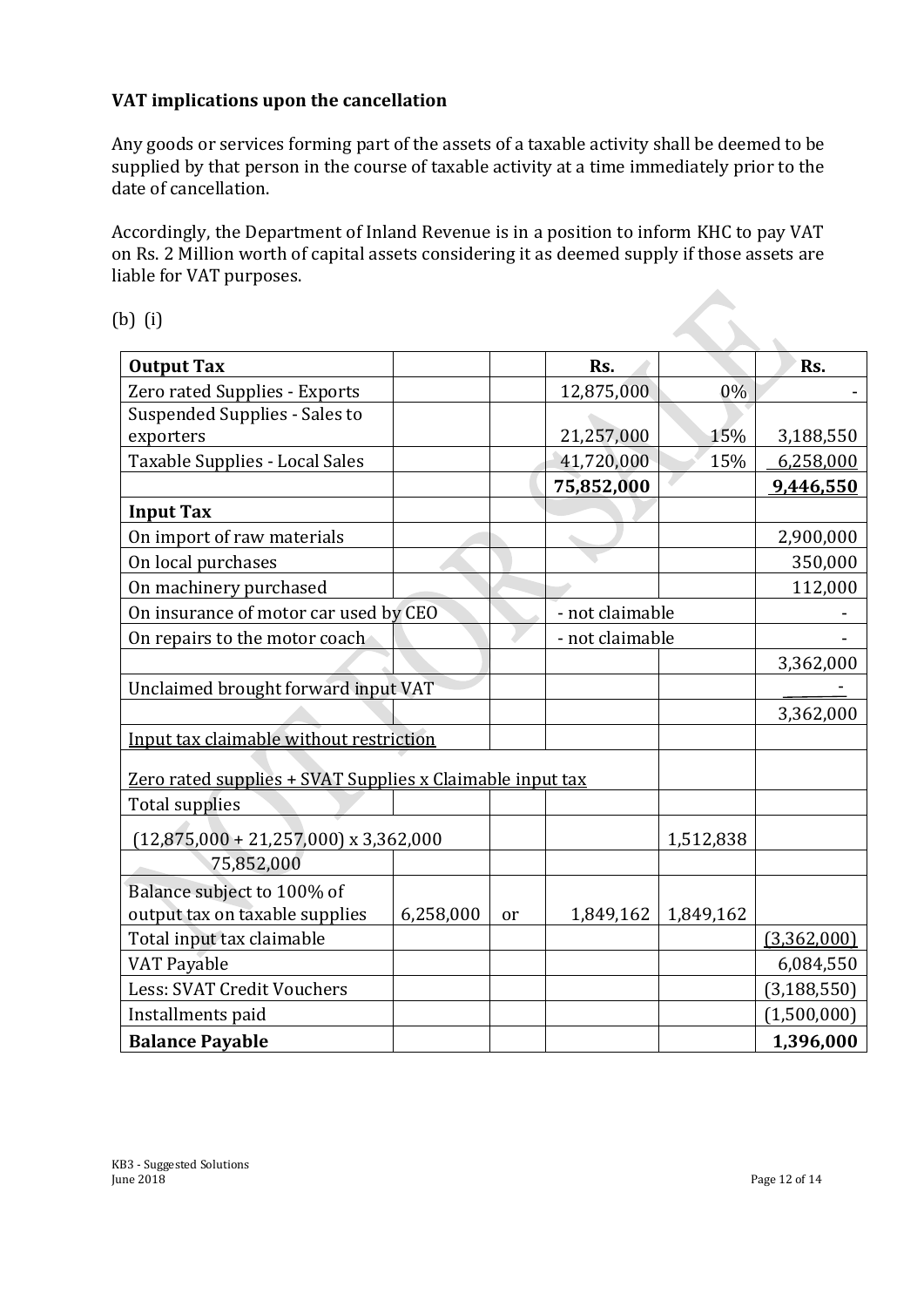(ii) As per Value Added Tax Act, the definition of "Taxable Activity" includes, the exploitation of any intangible property such as patents, copyrights or other similar assets where such asset is registered in Sri Lanka or the owner of such asset is domiciled in Sri Lanka.

As sale of brand is within the purview of "exploitation of any intangible property" it is a taxable activity and income accruing to the company from the sale of brand is liable for VAT.

KB3 - Suggested Solutions